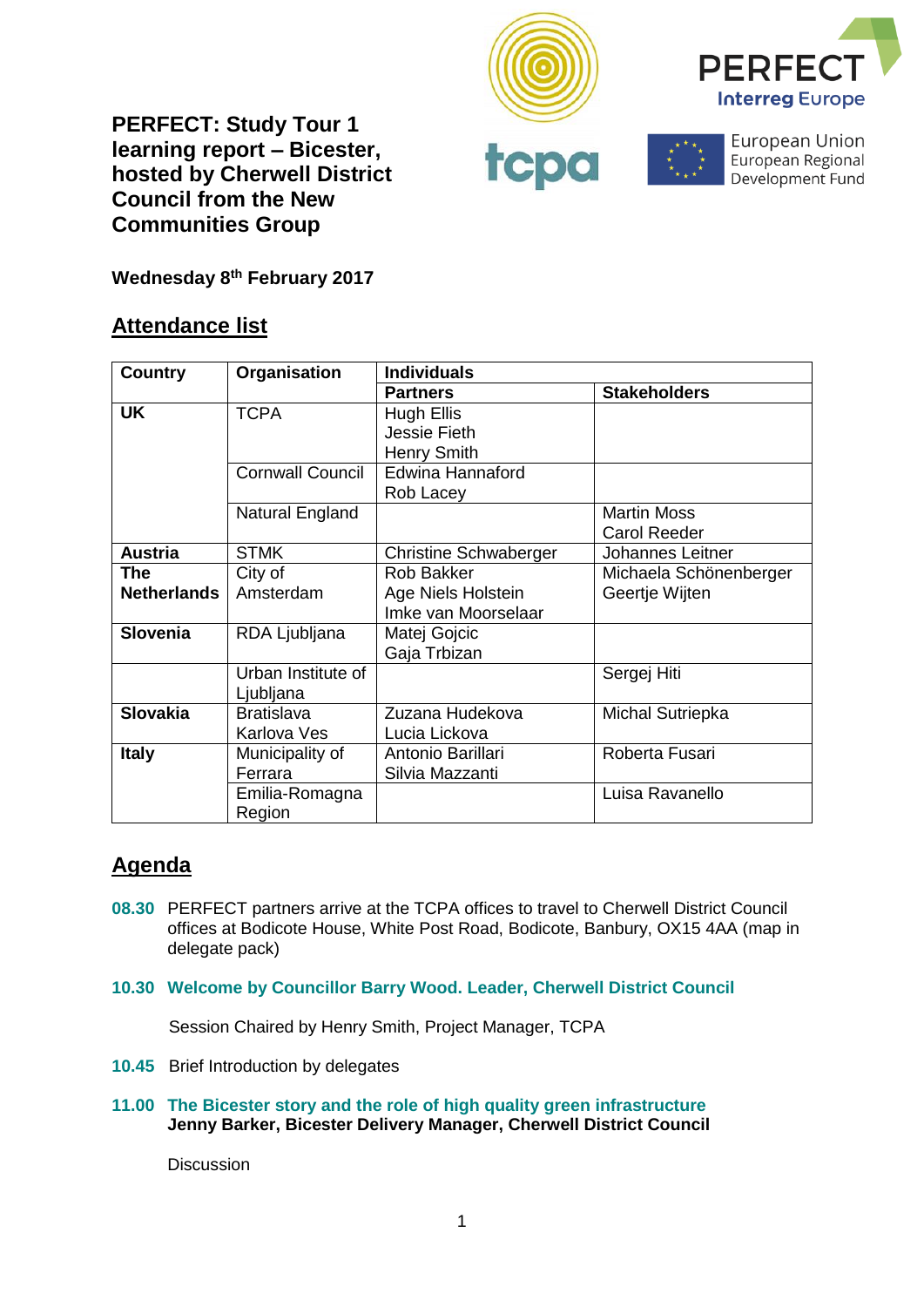



**11.40 Tools and methods for evaluating green infrastructure – Bicester and beyond Alison Smith, University of Oxford**

**Discussion** 

- **12.20 Lessons from pioneering work elsewhere: planning and investing in high quality green infrastructure Carl Smethurst, Resource Development Officer, The Mersey Forest**
- **13.00** Lunch
- **13.45** Coaches depart for Bicester
- **14.15 Site visit to witness the impact of investment in green infrastructure Bicester and areas targeted for improvement**
- **16.15 Study Tour ends** Coaches depart to London and back to Bodicote
- **18.00 Estimated time of arrival of PERFECT partners back in London**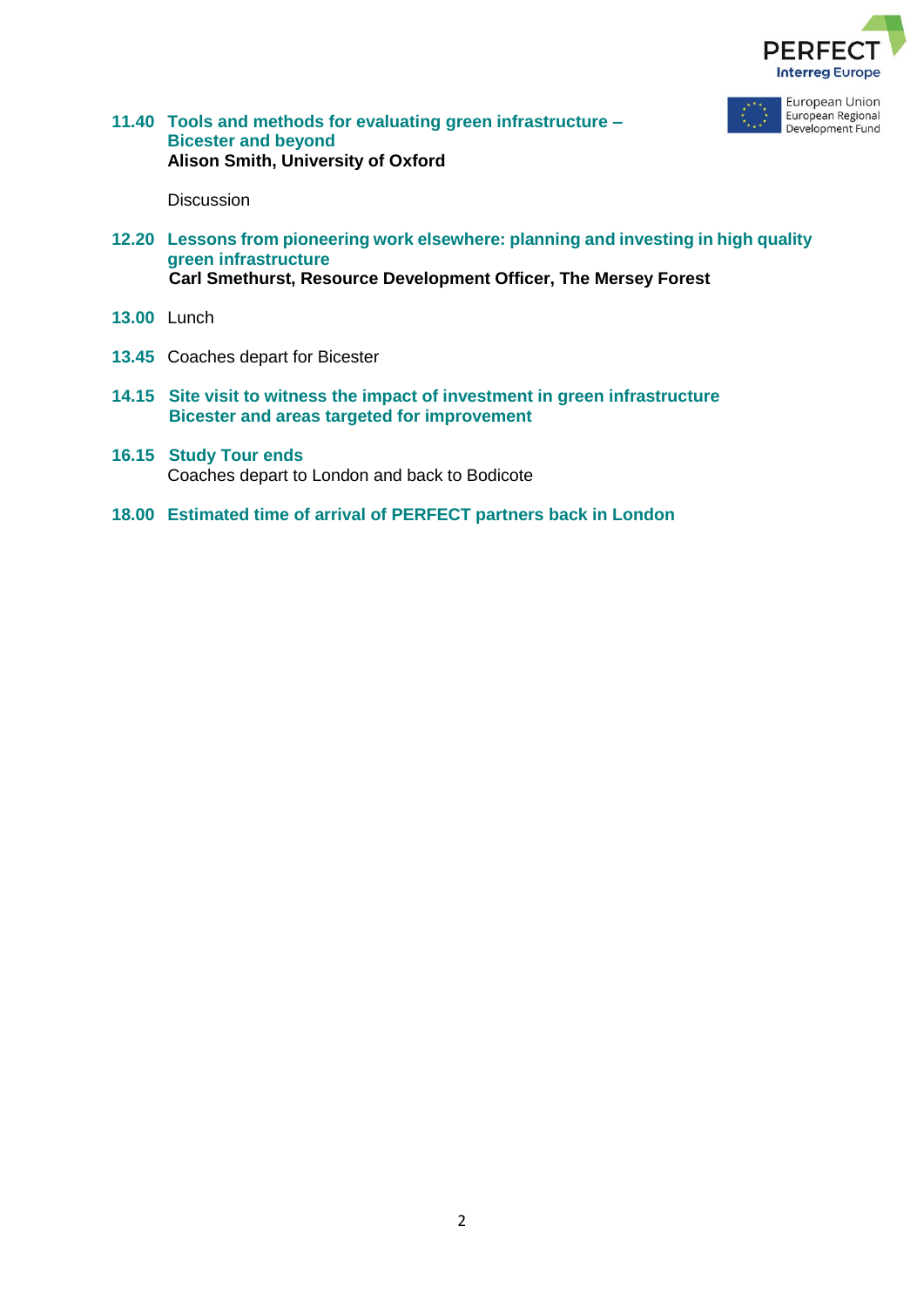# **Presentations**





#### **The Bicester story and the role of high quality green infrastructure – Jenny Barker, Bicester Delivery Manager, Cherwell District Council**

Jenny explained the fundamental role that GI plays in the planned growth for Bicester, which has over the years had the status of Eco Town, Garden Town and Healthy New Town. Cherwell District Council was one of the founding members of the TCPA New Communities Group (NCG)<sup>1</sup>. The Cherwell Local Plan, adopted in July 2015<sup>2</sup>, sets out measures to maintain and enhance the District's green infrastructure (GI) network, ensuring that GI network considerations are integral to the planning of new development. It also includes a policy which requires 40% of the North West Bicester eco-town



*PERFECT partners in Cherwell District Council offices, Bodicote House*

to be green space, with at least 20% of it accessible to the public. PERFECT partners learnt about how various stakeholders are being engaged and partnerships developed to maximise the social, economic and environmental potential of natural heritage in large scale new development.

Following Jenny's presentation, there was a discussion amongst PERFECT partners about the work of Cherwell District Council in planning and delivering growth with GI at the forefront, and the replicability for local municipalities across Europe to transfer the lessons to ensure that new developments are required to integrate multi-functional green space into the existing network.

As a member of the TCPA's NCG, Cherwell District Council is one of Cornwall Council's stakeholders for PERFECT and will work with Cornwall to disseminate the principles and deliverables of PERFECT across the NCG.

## **Tools and methods for evaluating green infrastructure: Bicester and beyond – Alison Smith, University of Oxford**

Alison introduced the tool that the University of Oxford<sup>3</sup> has been developing for evaluating GI. This is being supported by the Natural Environment Research Council<sup>4</sup>, and aims to:

- Map current GI and the ecosystem services it provides;
- Identify opportunities to enhance existing GI and create new areas that fill spatial and functional gaps and improve connectivity for wildlife and people;
- Evaluate the benefits of existing and planning GI, in monetary terms where appropriate, to compare different options and make the business case for investment;
- Produce a toolbox and guidance to allow the approach to be applied elsewhere.

Alison also explained how existing tools (including the iTree tool), methods and data sources have been incorporated within this work, and the next steps that need to be taken. It is looking to

adopted\_Policy\_Bicester\_13)\_Part\_1\_of\_3.pdf

1

<sup>1</sup> https://www.tcpa.org.uk/new-communities-group

<sup>2</sup> Cherwell District Local Plan, 2011-2031, adopted in July 2015, re-adopted on 19 December 2016 http://www.cherwell.gov.uk/media/pdf/f/a/Final\_adopted\_Local\_Plan\_2011-2031\_(re-

<sup>3</sup> http://www.eci.ox.ac.uk/news/2015/1211-greeninfrastructure.html

<sup>4</sup> http://www.nerc.ac.uk/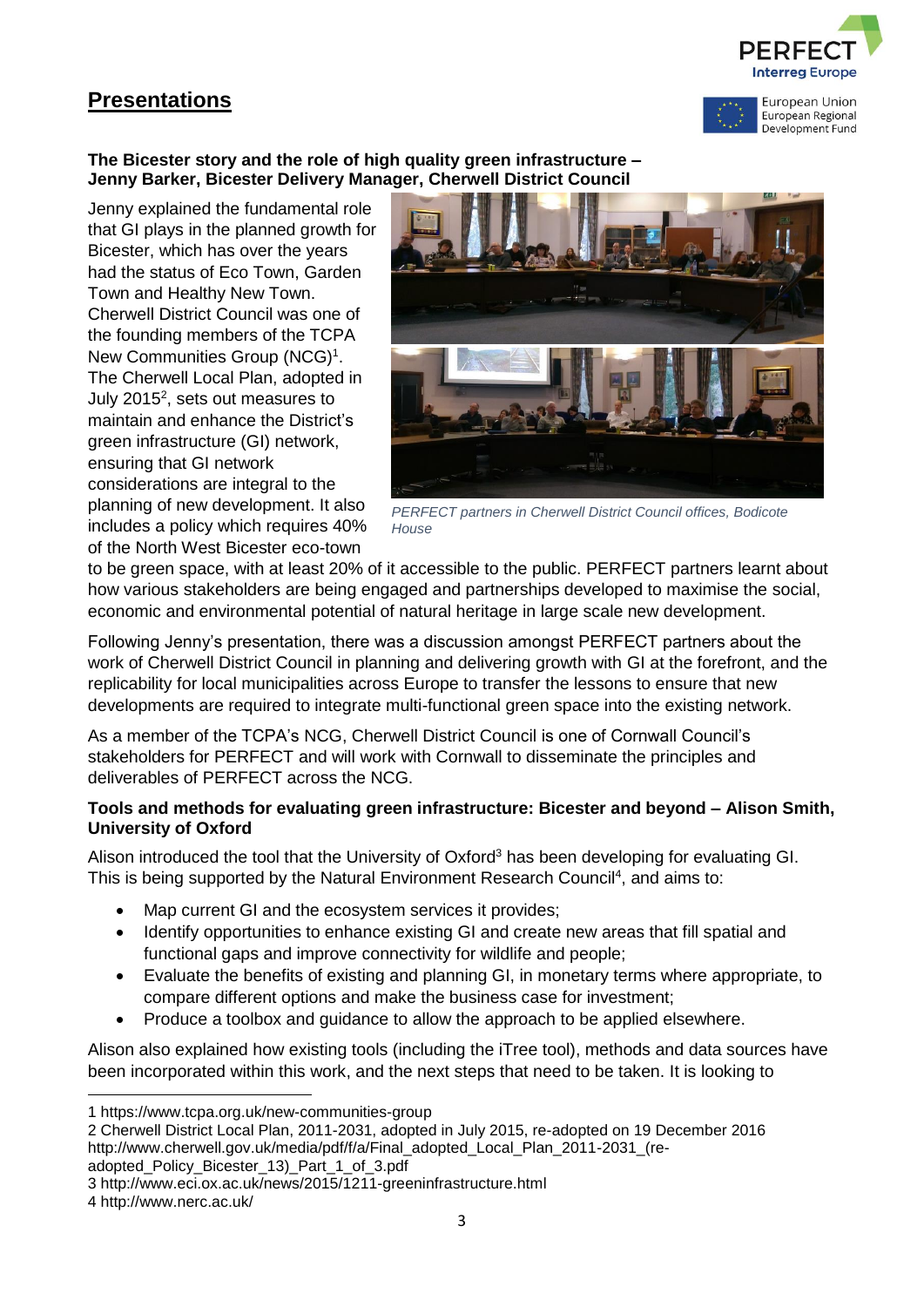

influence how development is being taken forward in Bicester, by providing methods for planners and other built environment professionals to understand the value and inter-relationship of different types of GI.



PERFECT partners asked questions about the work of the University and discussed how PERFECT can learn from how this new tool is being developed and the outputs. There was particular interest in the iTree tool and how this has been incorporated and built upon in the work. iTree is currently being translated in the Netherlands and so will be available across Europe soon. It is intended that the iTree development will feature in the PERFECT MAGIC Matrix.

#### **Lessons from pioneering work elsewhere: planning and investing in high quality Green Infrastructure – Carl Smethurst, Resource Development Officer, The Mersey Forest**

The Mersey Forest is a growing network of woodlands and green spaces across the North West of England. The organisation was a partner in the INTERREG IVC project GRaBS<sup>5</sup>, which was also led by the TCPA and was awarded a REGIOSTARS award for sustainable growth. The project integrated climate change adaptation into plans and the Mersey Forest's action plan transferred good practice from across Europe in creating resilient towns and cities to North West England.

Carl explained how the Mersey Forest has developed its work on planning for multi-functional GI. Carl explained the Mersey Forest plan, 'More from trees'<sup>6</sup>, which is the long-term and strategic guide to the work of the Mersey Forest team and partners and tackles some of the most difficult issues facing the towns and cities. He explained what they do and their achievements to date, and gave examples from Bold Forest Park and Wirral Waters.

Following the presentation, the PERFECT partners discussed how the pioneering work of the Mersey Forest in securing the success of areas through GI, can be learnt from and replicated across Europe. Both the presentations from Mersey Forest and Oxford University demonstrated to the Partners how effective mapping of GI can influence the investment and planning processes, and secure support from key decision-makers. Examples from the Mersey Forest will feature in the MAGIC Matrix.

## **Green infrastructure at Garth Park - Chris Johnson, Operations Manager, Bicester Town Council**

Chris outlined the recent improvements that Bicester Town Council has made to its offices at Garth House and Park<sup>7</sup>. In 2014, the Town Council partnered with Bio Regional in the innovative refurbishment of Garth House using a sizeable government grant, including insulation and double glazing, as part of a wider scheme to improve natural heritage improvements.



*PERFECT Partners in Bicester Town Council offices, Garth House, hearing from Chris Johnson*

PERFECT partners benefited from understanding how the Town Council has secured funding to invest in GI and high quality place making.

 $\overline{a}$ 5 https://www.tcpa.org.uk/green-infrastructure-adaptation-in-europe

<sup>6</sup> http://www.merseyforest.org.uk/The\_Mersey\_Forest\_Plan\_web\_version\_single\_new.pdf

<sup>7</sup> http://www.bicester.gov.uk/garth-house-garth-park/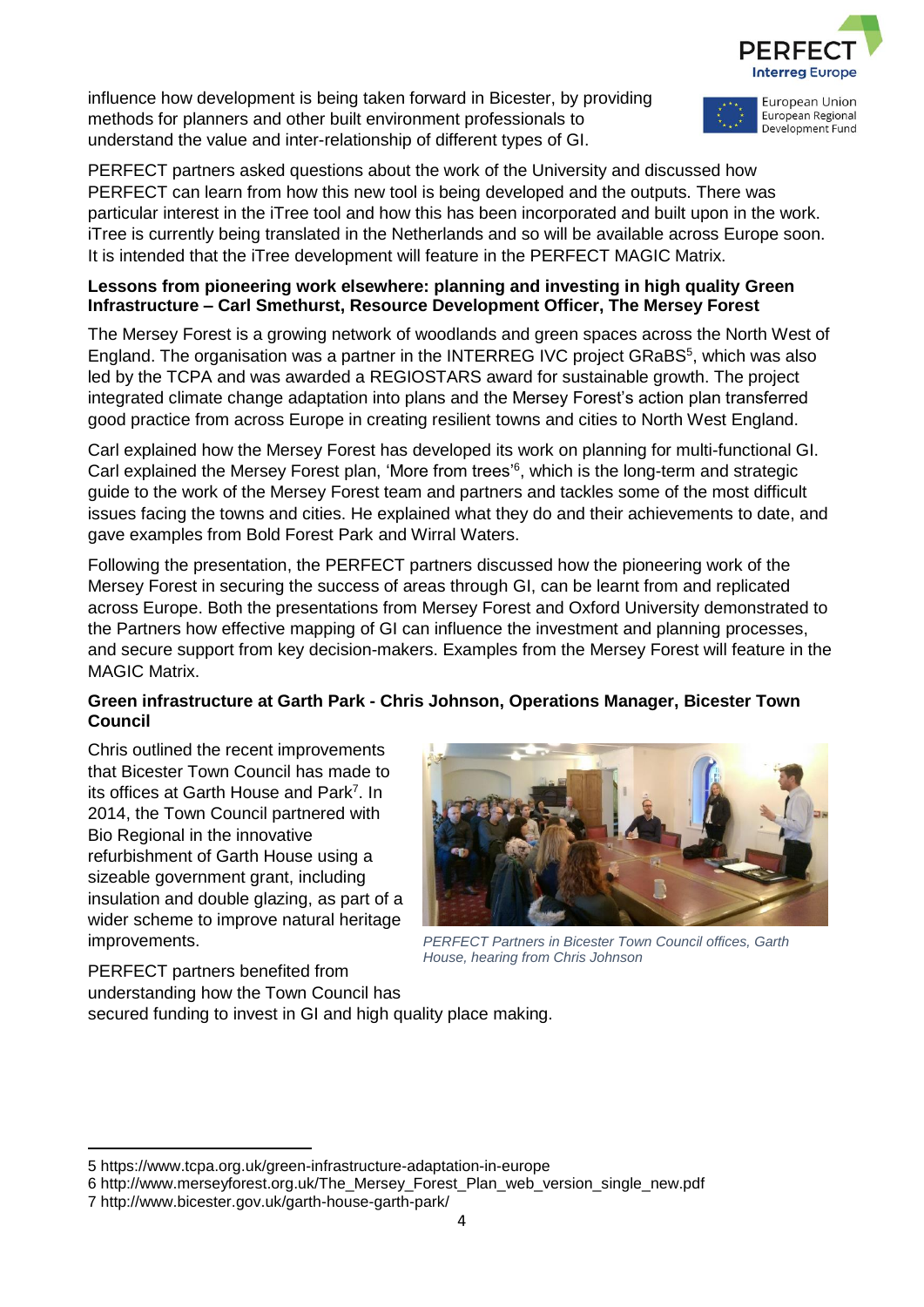



European Union European Regional Development Fund

#### **Bure Park Nature Reserve – Gill Munday, Bicester Engagement & Liaison Officer**

Bure Park was designated as a nature reserve in 2005. A 25-acre site, it has a range of habitats including grass meadow, young broad-leaved woodland, hedges and scrub. A small river (the Bure) runs through the site, feeding a pond which is home to great crested newts. A balancing pond at one end of the Reserve is fed by run-off from the area.



*PERFECT partners in Bure Park Nature Reserve, hearing from Gill Munday*

The scheme is part of the Bicester Healthy New Town proposal which integrates healthy living in to design of new areas. PERFECT partners learnt how making the argument for the health benefits of GI can be key to securing investment and the support of multiple stakeholders. There is also a green gym at the Bure Park site which shows the multifunctionality of green infrastructure<sup>8</sup>.

PERFECT partners can learn from this approach in the next stages of the project, through working with their stakeholder groups to ensure that policy and decision makers are influenced on the potential of GI, and in preparing their Action Plans to influence their policy instruments.

## **Langford Community Orchard<sup>9</sup> – Pam Roberts, Volunteer**

Community Action Group Grassroots Bicester set up the Langford Community Orchard Group in 2011 to take on the orchard project and was given permission in 2012 to manage the site. The 1-acre site was originally farmland and was planted with fruit trees and bushes when the Langford Village was originally built, but was then neglected for many years.



*PERFECT partners in Langford Community Orchard, being shown around by volunteer Pam Roberts*

**.** 

<sup>8</sup> http://www.bicestergreengym.org/work-sites/bure-park/

<sup>9</sup> http://www.ecobicester.org.uk/cms/content/langford-community-orchard-0#.WPjt-o-cHIU